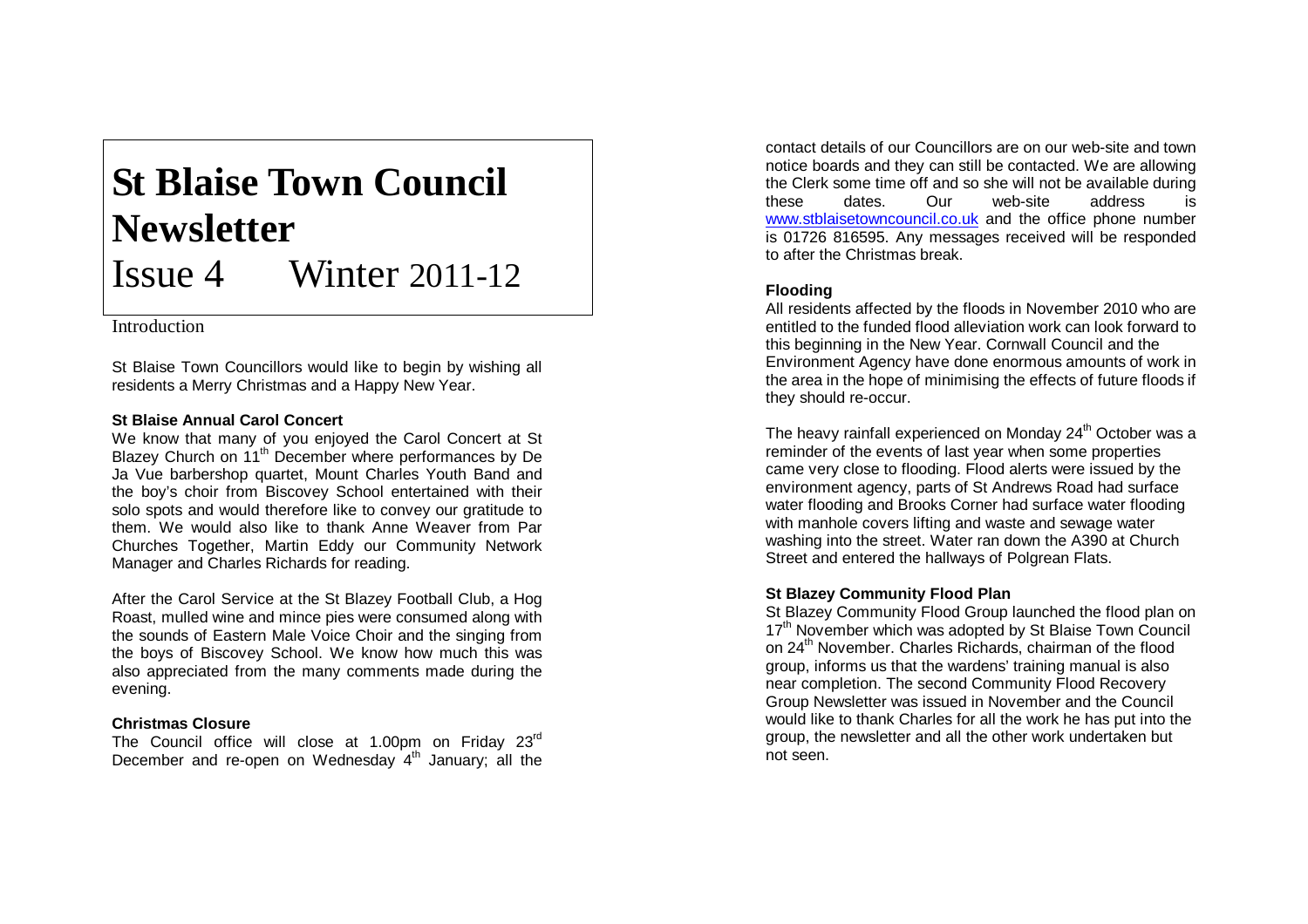#### **St Blazey Community Watch**

St Blazey Community Watch held its quarterly meeting on November  $17<sup>th</sup>$ ; it was a useful meeting as problems were shared between the PCSO's, Councillors, the community warden and members of the public. It is an open meeting and is your chance to speak about your concerns informally and has often brought problems to the attention of those able to help in the past. It is held at 7.00pm on the third Thursday in February, May, August and November each year at Alexander Hall.

### **St Blazey War Dead**

Councillor Miller's publication "A brief biography of the war dead of St Blazey" is selling well but can still be purchased from various outlets around the town at a price of £3.00 with all profits going to Help the Heroes. If you wish to purchase or just view a copy, please contact the Clerk.

#### **Par Community Association**

Par Community Association have released their 4<sup>th</sup> Newsletter with the 5<sup>th</sup> to be published in the New Year. They have held their first AGM and we would encourage you all to pick up a copy as it is an informative read. The Newsletters can be picked up from St Blazey Service Station, Biscovey Garage, St Blazey Stores, The convenience store in Lamellyn Road, Par Library, St Blazey Post Office and Stores, Par Post Office and Par Library.

### **St Blazey Reclaimed**

St Blazey Reclaimed is a recently constituted group which aims to organise the St Blaise Feast week each February. The group plan to build on the success of the two previous lantern parades in St Blazey by extending its activities to incorporate other events to celebrate the area.

St Blazey reclaimed is also engaged with the Town to Tide project, a promenade theatre event which will take place in September 2012.

St Blazey Lantern Parade will be on 3<sup>rd</sup> February starting at Landreath Garden at 5.30pm with the service starting at St Blazey Church at 6.00pm. Refreshments will be available at St Blazey Football Club afterwards.

#### **Queens Diamond Jubilee**

It has been agreed that there will be a children's party to celebrate the Queens Diamond Jubilee on Wednesday 6<sup>th</sup> June. The event is to be organised by St Blaise Town Council, Ocean Housing, St Blazey Football Club, Fourways Youth Club and St Blazey Brownies. The party will begin at Penarwyn and then a bus will transfer everybody to the Football Club.

At the football it is hoped there will be a mini sports day for the younger children and a battle of the bands for those a bit older.

### **St Blazey Fountain**

It is hoped that St Blazey Fountain will be repaired and fully functioning during 2012. It is unknown why the Fountain was disconnected but it is felt that it is appropriate to have it reconnect in Queen Elizabeth 2<sup>nd</sup> Diamond Jubilee year as it was originally installed to mark Queen Victoria's Diamond Jubilee. It is a big undertaking as new electric supply will have to be installed.

### **Neighbourhood Plans**

Neighbourhood planning is being introduced by Government, it will allow local people to come together through local councils or community groups and say where they think new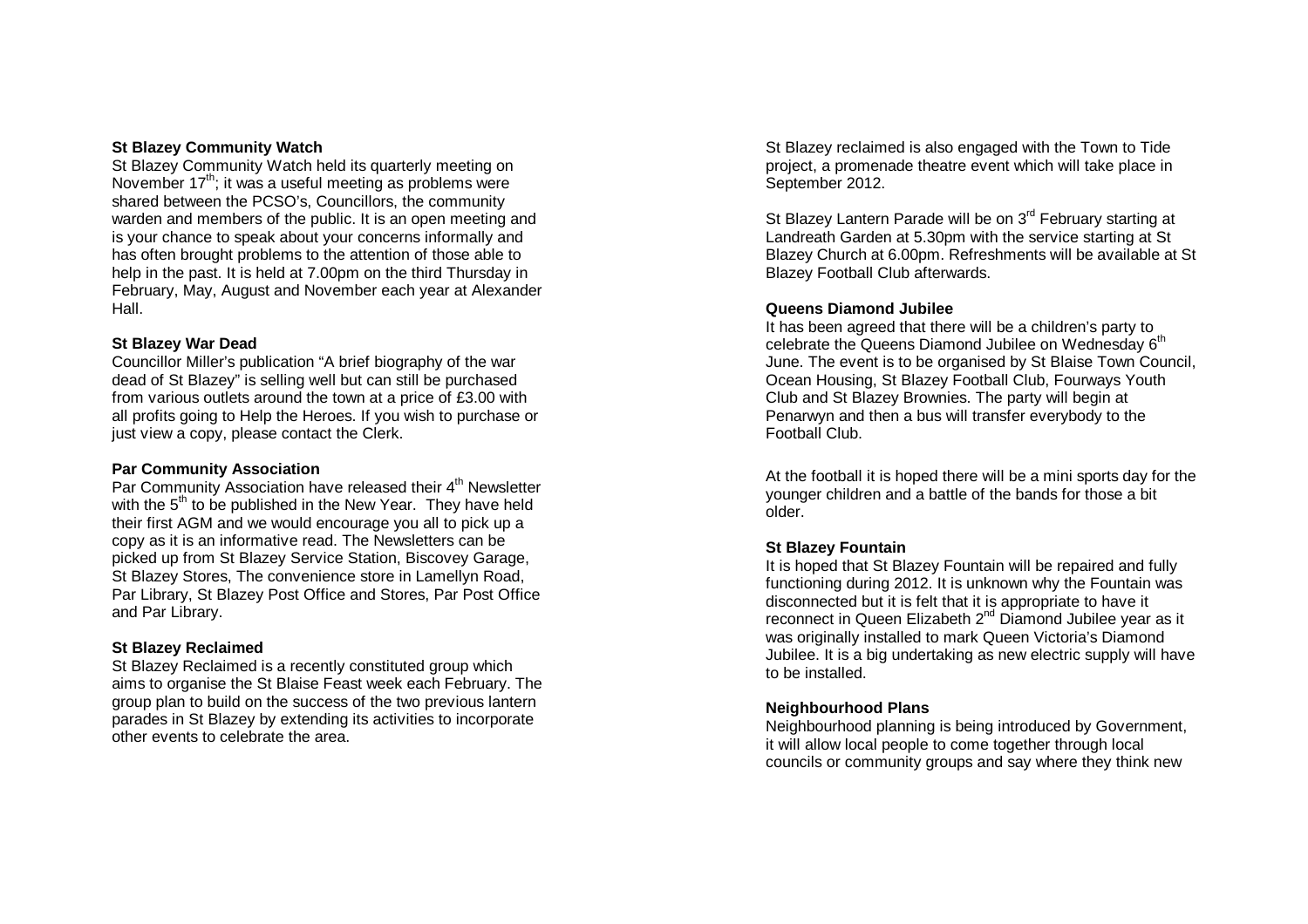houses, business and shops should be built and how they should look. These neighbourhood development plans could be very simple or go into considerable detail. Local Communities would, by creating what is called a Neighbourhood Development order (NDO) also be able to grant full or outline planning permission in areas where they most want to see new development making it easier and quicker for development to go ahead.

St Blaise Town Council has applied to the Department for Communities and Local Government for a grant to be a Neighbourhood Planning Front runner. The grant if we are successful will help the local planning authority understand how the provisions for neighbourhood planning are likely to work in practice following the Localism Bill. This is a new process and we will be asking the people of St Blaise for their opinions.

#### **Friends of Luxulyan Valley.**

The 1km Carmears Tramway was constructed around 1840 as part of Treffry's ambitious plans to create a trans -peninsular tramway linking Par with Newquay. This section connects the Treffry Viaduct with 1:8 Carmears Incline from Ponts Mill, via the Wheelpit. There are still original tramway rails in place, representing probably one of only a handful of sites in the country where this is still the case.

The Trustees of "The Friends of Luxulyan Valley" are hoping to make improvements to the valleys footpaths and are undertaking the responsibility to raise the funds to make the Tramway accessible to everyone again.

### **Big Lottery.**

The Big Lottery 'Getting People Involved', phase 1, has now been completed. This has involved amongst other things a round of consultations with the residents of this Big Local

area. The 'Meet the Funders' and 'Big Ideas Bus' exercises produced a large number of ideas for spending the funds available, and a good number of individuals (including many young people) who would like to be involved in some way with the work now in hand.

The second phase of work, arrangements for administering the funds, described as a vision statement has started. This will set down the aspirations voiced by the residents of the area, as well as some guidelines on how individual applications for funding should be assessed. To meet the requirements of the Big Local Trust, this second round of work must be undertaken by a group different than the steering group that has hitherto been active. It has therefore established the Local Partnership which, in accordance with the Trust's requirements is comprised largely of individuals, and largely of residents of the area.

The steering group have also chosen to establish a Consultative Group to work with the Local Partnership. It will draw its membership from the organisations previously members of the steering group, other organisations that would be willing and able to assist with the work, and as many individuals who would care to participate. The aim will be for it to provide essential feedback and comment to the Local Partnership as its work develops. A secondary role will be to provide experience to individuals who may not previously have been involved in work of this nature, with a view to some of them transferring to the Local Partnership over time.

## **One Stop Shop.**

Cornwall Council are continuing to run a service at Alexander Hall every Tuesday morning. It is your chance to speak with Cornwall Council about any Council issue affecting you without having to travel to St Austell